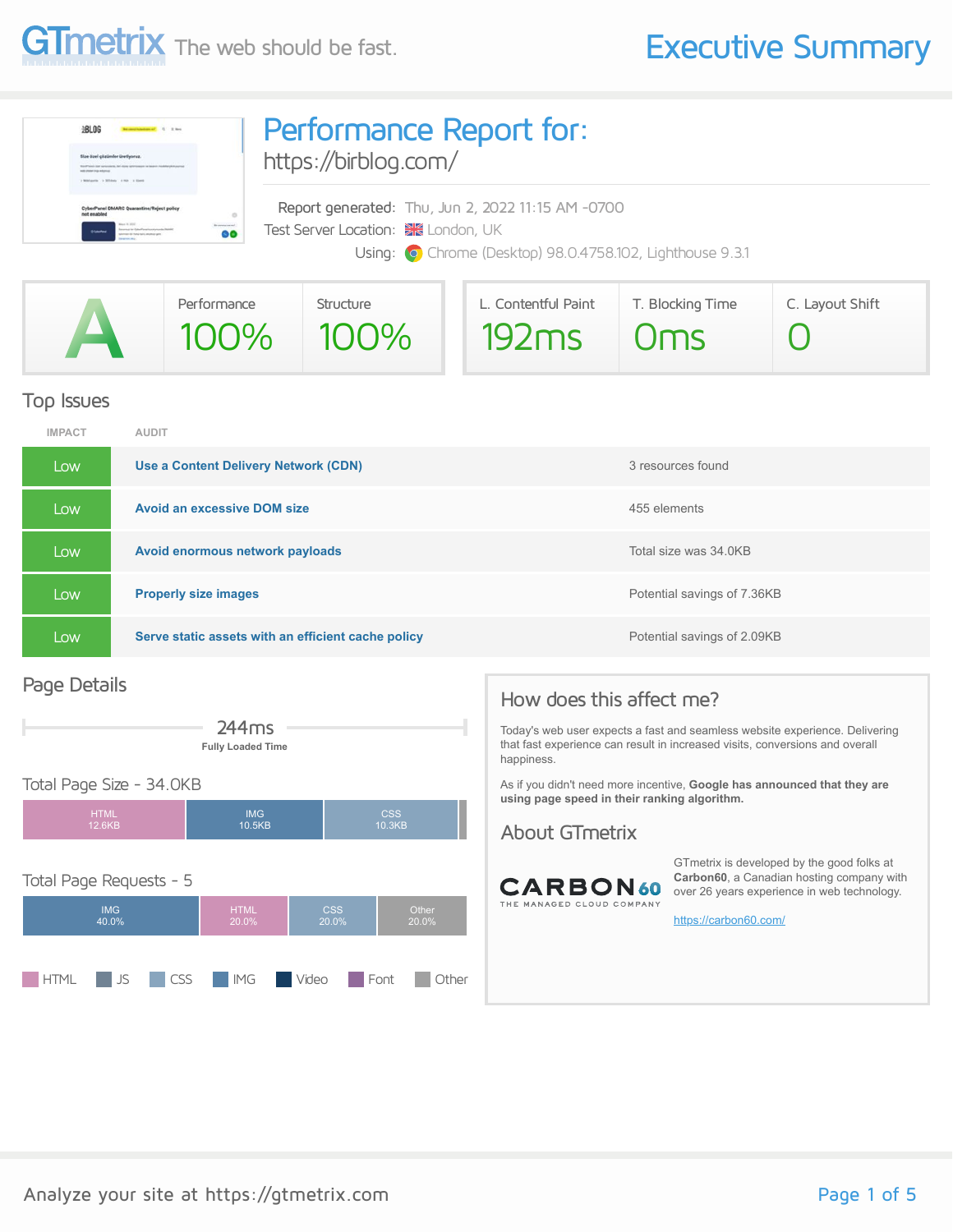

### Page scores



Page metrics





### Page sizes and request counts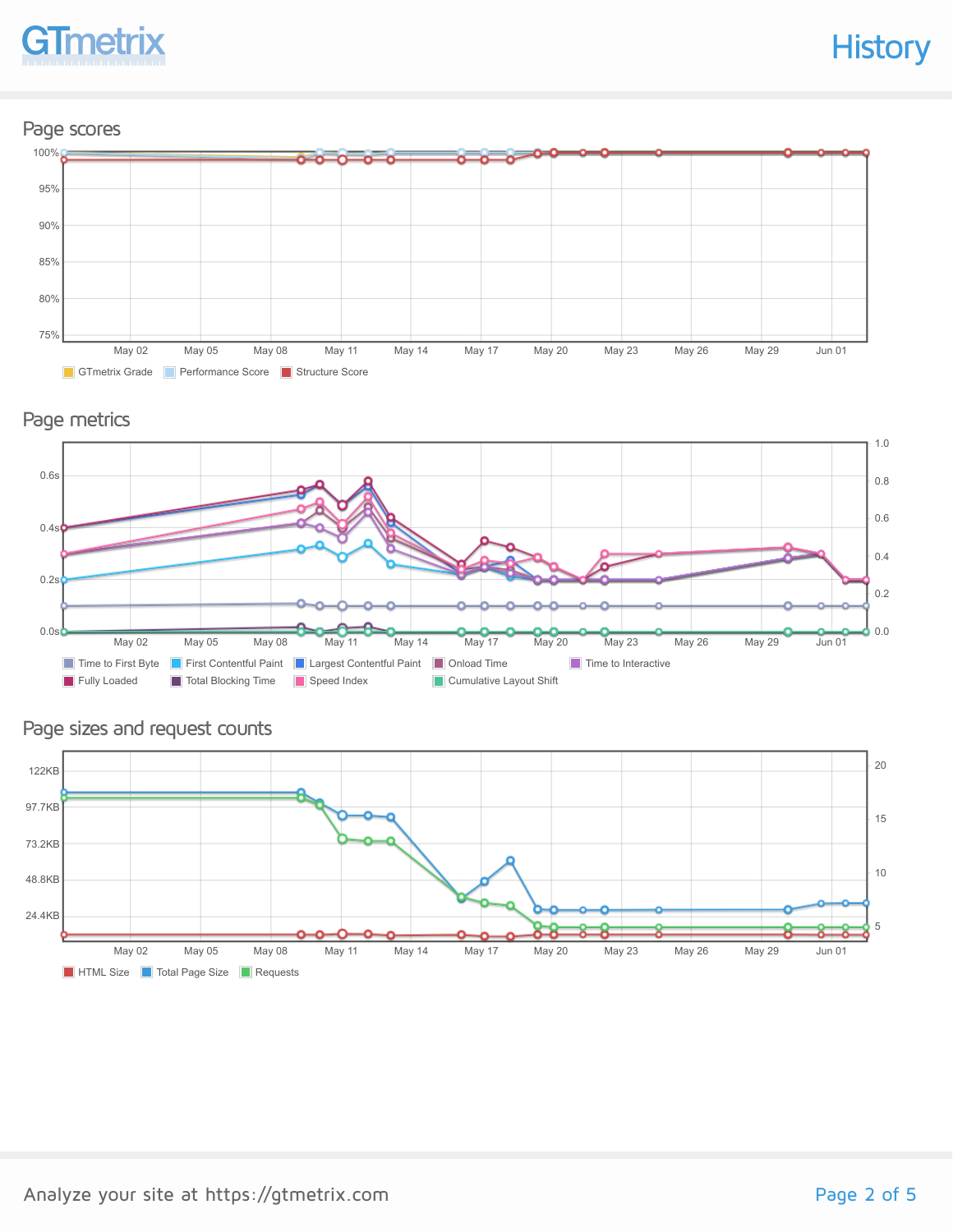

The waterfall chart displays the loading behaviour of your site in your selected browser. It can be used to discover simple issues such as 404's or more complex issues such as external resources blocking page rendering.

#### **birblog – Web Tasarım**

| 33.5KB (128KB Uncompressed)<br>5 Requests<br>244ms (Onload 194ms) |     |             |        |                  |      |  |
|-------------------------------------------------------------------|-----|-------------|--------|------------------|------|--|
| cropped-fav-32x32.webp                                            | 200 | birblog.com | 534B   |                  | 22ms |  |
| CyberPanel-300x169.webp                                           | 200 | birblog.com | 2.16KB |                  | 23ms |  |
| log.webp                                                          | 200 | birblog.com | 8.38KB |                  | 24ms |  |
| 12001ab084b49d438d95c8b07943a6d                                   | 200 | birblog.com | 10.2KB | 29ms             |      |  |
|                                                                   | 200 | birblog.com | 12.2KB | 58 <sub>ms</sub> |      |  |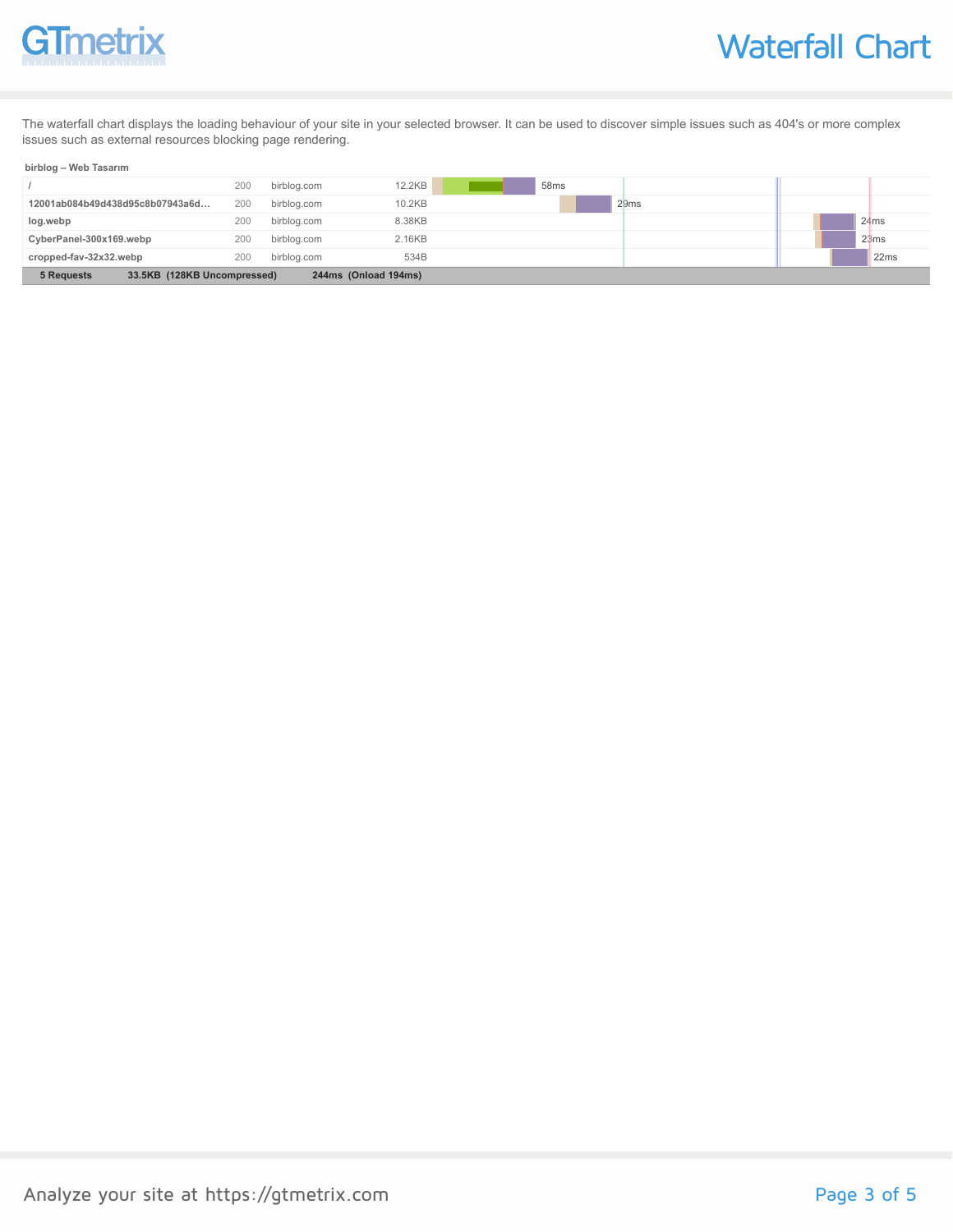

### **Performance**



#### Browser Timings

| Redirect           | Oms   | Connect        | 40 <sub>ms</sub> | Backend            | 17ms  |
|--------------------|-------|----------------|------------------|--------------------|-------|
| TFB                |       | 57ms DOM Int.  |                  | 106ms DOM Loaded   | 106ms |
| <b>First Paint</b> | 192ms | <b>Deoling</b> |                  | 194ms Fully Loaded | 244ms |